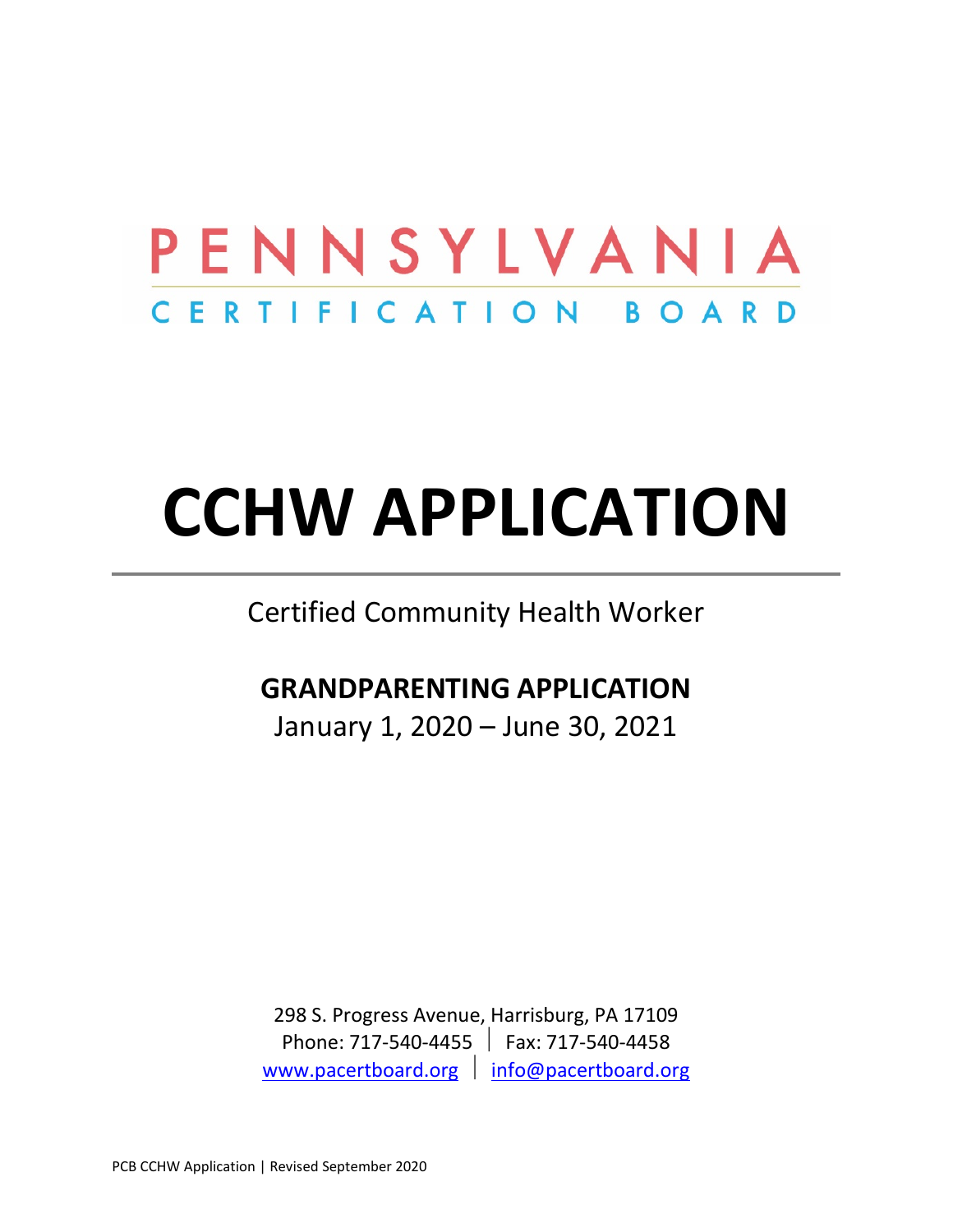## **APPLICATION INSTRUCTIONS – READ CAREFULLY**

Prior to submitting your application, you must have all requirements completed and documented. Use the table below as a guide for gathering your documentation.

**Do not submit any documentation with your application that is not listed on the table or the application unless specifically instructed by a staff member. Do not submit your application until you have completed the application requirements.**

| <b>REQUIREMENT</b>                              | <b>DOCUMENTATION</b>                                                                           |  |
|-------------------------------------------------|------------------------------------------------------------------------------------------------|--|
| Application Page with payment                   | Page 7<br>$\bullet$                                                                            |  |
| <b>Experience &amp; Supervision Information</b> | Page 8<br>$\bullet$<br>Previous relevant employment documentation<br>$\bullet$<br>(if needed). |  |
| <b>Current Volunteer/Job Description</b>        | Obtain from organization.<br>$\bullet$                                                         |  |
| <b>Supervision Documentation Form</b>           | Page 9<br>٠                                                                                    |  |
| Education                                       | Copies of trainings                                                                            |  |
| Acknowledgement & Release                       | Page 10, notarized<br>$\bullet$                                                                |  |
| <b>Disciplinary Actions?</b>                    | Include letter of explanation with application.<br>$\bullet$                                   |  |
| Convicted of a felony?                          | Include letter of explanation with application.<br>$\bullet$                                   |  |
| Company paying fee?                             | Include applicant name on payment.<br>٠                                                        |  |
| Copy entire application for records             |                                                                                                |  |

#### **TO SUBMIT YOUR APPLICATION, CHOOSE ONE OF THE FOLLOWING:**

- **1. Mail:** PCB, 298 S. Progress Avenue, Harrisburg, PA 17109
- **2. Email:** [info@pacertboard.org](mailto:info@pacertboard.org) *NOTE: Only PDFs are permitted. Photos of applications are not accepted.*
- **3. Fax:** 717-540-4458 *NOTE: faxing is an unreliable technology. Receiving a confirmation of fax does not indicate it has been received. To confirm receipt of your application, email [info@pacertboard.org.](mailto:info@pacertboard.org)*

#### **REVIEW & APPROVAL PROCESS**

- **1.** Application submitted to the Board. To confirm receipt of your application, you must email the Board at the above email address.
- **2.** Staff reviews application. Allow 5- 10 business days for review and processing of your application.
- **3.** Applicant will be emailed if there is any documentation missing from the application or there are questions regarding your application. It is imperative that you write your email legibly.
- **4.** If you have not heard from the Board regarding your application, check the Credential Search on the website. If your name does not appear after 10 business days, emai[l info@pacertboard.org.](mailto:info@pacertboard.org)
- **5.** A certificate will be mailed to you automatically within 5-10 business days.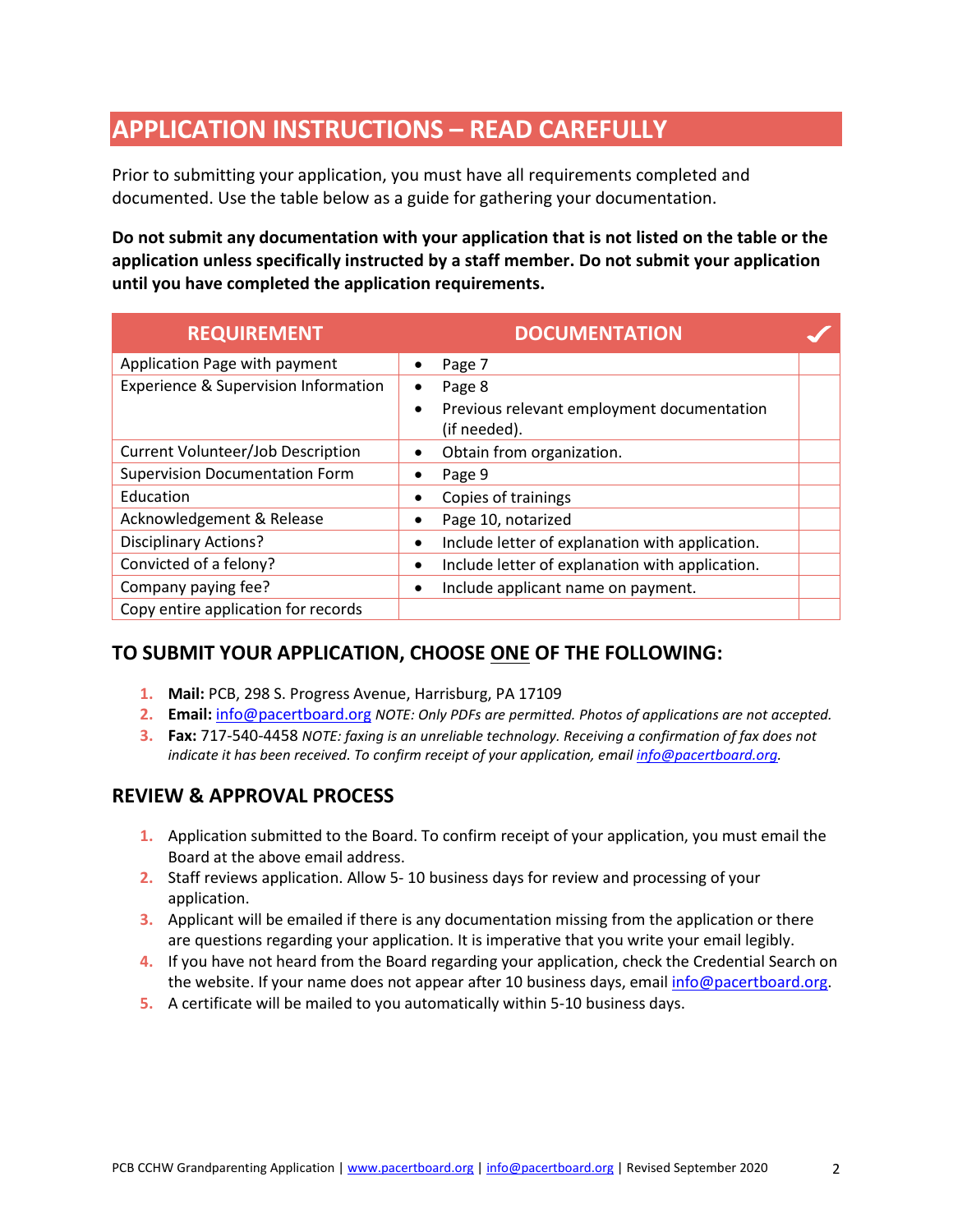## **APPLICATION INFORMATION**

#### **APPEAL PROCESS IF APPLICATION IS DENIED**

The purpose of appeal is to determine if the Board accurately, adequately and fairly reviewed an application that is denied. A letter requesting an appeal must be sent to the Board in writing within 30 days of the notification of the Board's action. An applicant shall be considered notified three days after the relevant date of mailing. The written appeal will be sent to the Executive Committee who in turn will thoroughly review the entire application and materials to determine whether or not applicant should have been denied approval. The applicant will be notified in writing as to the findings of the Executive Committee.

#### **CERTIFICATION TIME PERIOD**

Certification encompasses two calendar years beginning on the date the application is approved. The certificate issued to the professional lists the following information: name of professional, credential name, date of issue, date of expiration and certification number.

#### **FELONIES & DISCIPLINARY ACTIONS**

While felonies and disciplinary actions from other certification/licensing entities may not prohibit certification, documentation is required to be submitted at the time of application. Certification through the Board does not mean a professional should not disclose this information to potential employers and does not in any way exonerate charges.

#### **REQUESTS TO CHANGE APPLICATION**

Professionals who wish to have their application re-reviewed for another credential the Board offers prior to taking the examination, or after an unsuccessful attempt at the examination will incur a \$50 application change/review fee.

#### **RECERTIFICATION**

To maintain the high standards of professional practice and to assure continuing awareness of new knowledge in the field, the Board requires recertification every two years. Professionals should review the Recertification Application for credential specific requirements listed on the Board website well in advance of their expiration date.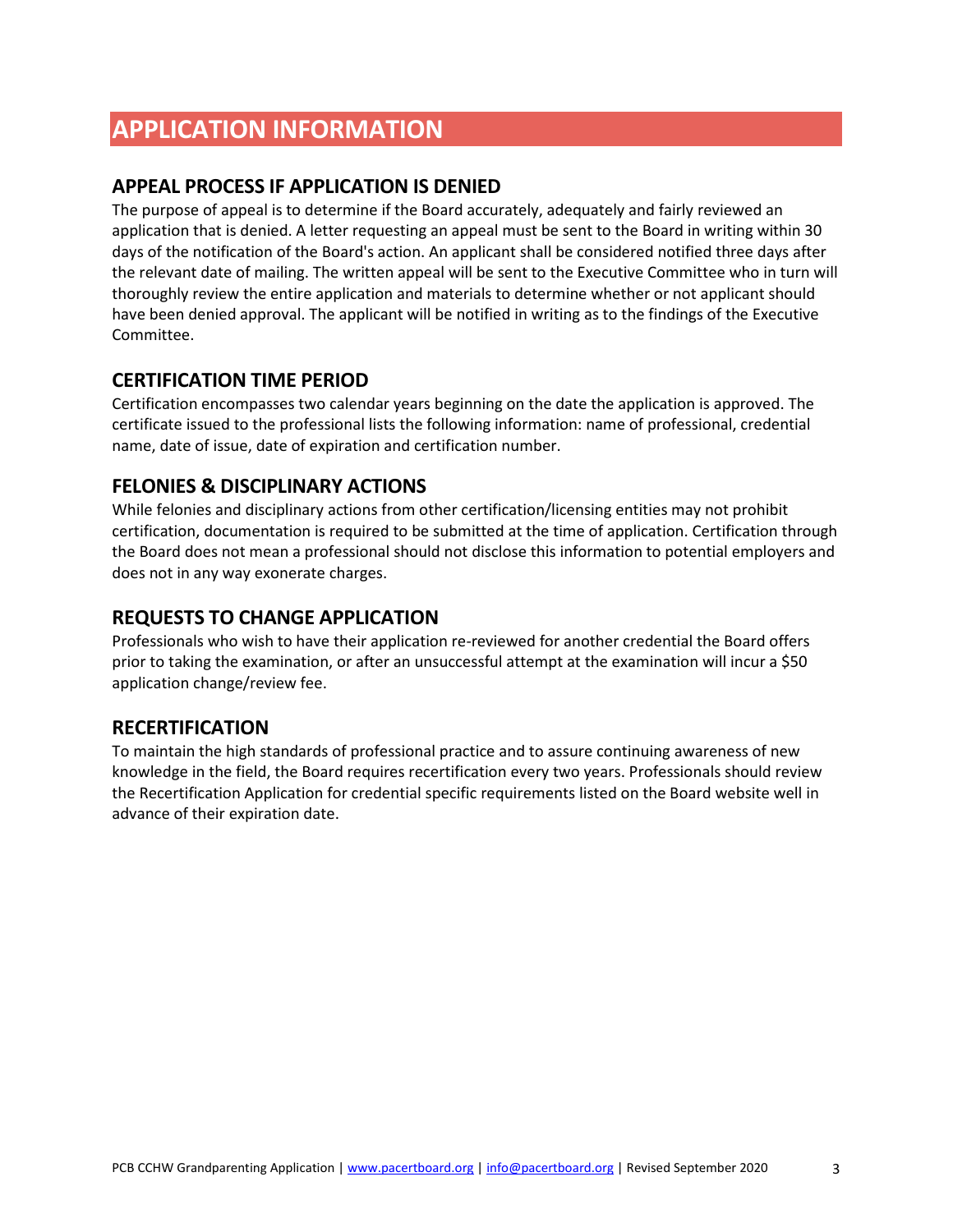## **ROLE OF THE COMMUNITY HEALTH WORKER**

A Community Health Worker (CHW) is a trusted individual who contributes to improved health outcomes in the community. CHWs serve the communities in which they reside or communities with which they may share ethnicity, language, socioeconomic status, or life experiences. The term "community health worker," includes but is not limited to other titles such as outreach worker, patient navigator and promotores de salud.

A CHW proactively:

- builds individual and community capacity by increasing health knowledge and self-sufficiency through a range of activities such as outreach, community education, informal counseling, social support and advocacy;
- serves as a liaison between communities and health care agencies;
- provides guidance and social assistance to community residents;
- enhances community residents' ability to effectively communicate with healthcare providers;
- provides culturally and linguistically appropriate health education;
- advocates for individual and community health;
- provides referral and follow-up services or otherwise coordinates care; and
- identifies and helps enroll eligible individuals in federal, state, and local private or nonprofit health and human services programs.

## **CERTIFIED COMMUNITY HEALTH WORKER REQUIREMENTS**

Prior to submitting your application, applicants must have all requirements completed and documented.

#### **EXPERIENCE & SUPERVISION**

Qualifying experience is based upon an individual providing services that are specific to the community health worker domains.

Only employment within the last five (5) years may be counted towards the total experience requirement.

If the applicant's experience requirement is not fulfilled from their current employer, they must include a letter (on company letterhead) from previous employer(s) verifying their duties and dates employed with their application.

• **Experience:** one (1) year of full-time volunteer or paid employment or 2000 hours of part-time of volunteer or paid employment.

Supervision is a formal or informal process that is evaluative, and supportive. It can be provided by more than one person, it ensures quality of services, and extends over time. Supervision includes observation, mentoring, coaching, evaluating, inspiring, and creating an atmosphere that promotes self-motivation, learning, and professional development. In all aspects of the supervision process, ethical and diversity issues must be in the forefront.

• **Supervision:** 60 hours specific to the domains. Hours may be included in the total experience requirement.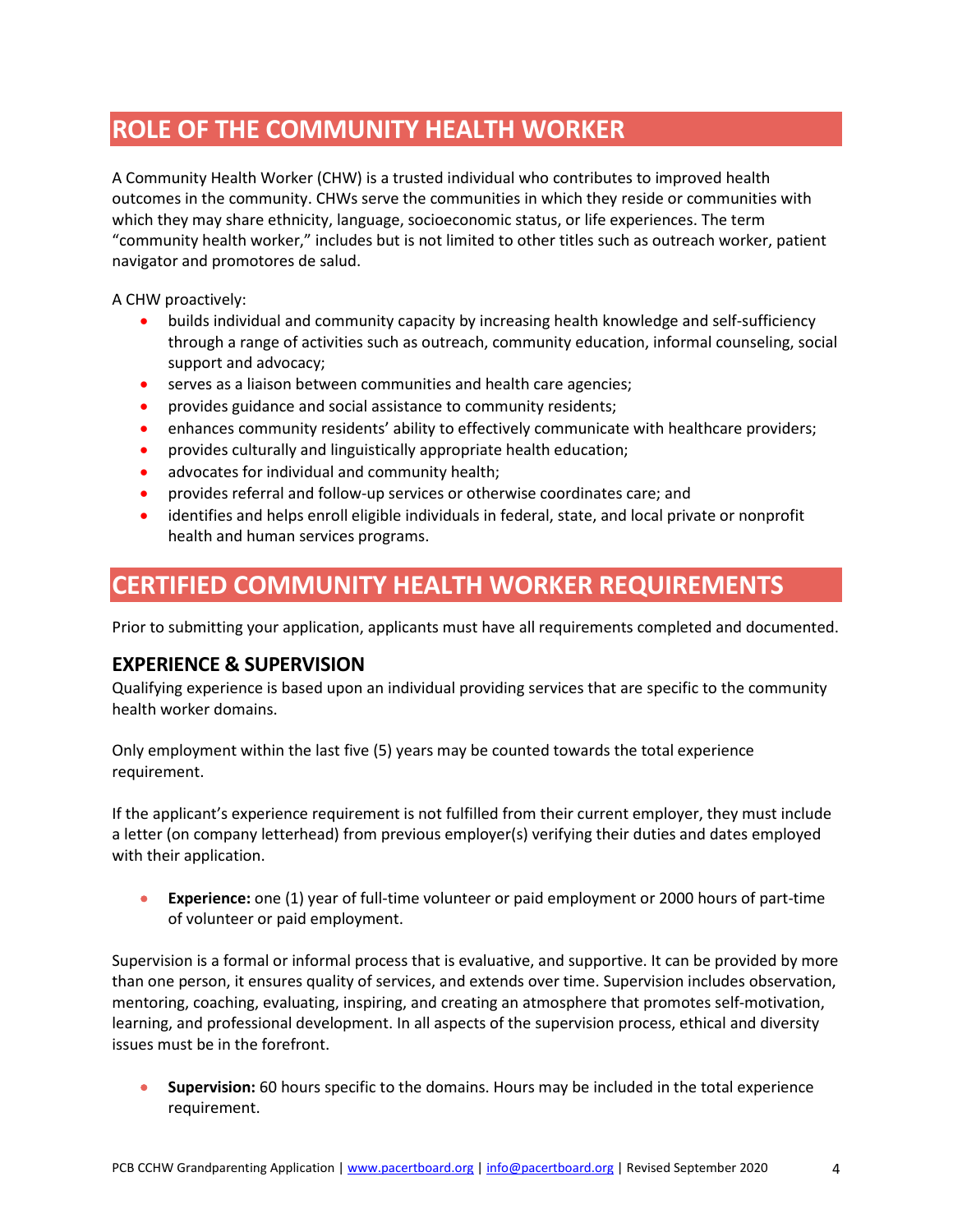#### **CURRENT VOLUNTEER/JOB DESCRIPTION**

All applicants must include their current job description with their application. This document is provided by your employer and must be signed and dated by you and your supervisor. Job descriptions are reviewed as a part of experience verification. If your supervisor does not have your job description, you should contact your organization's Human Resource department. The Board does not provide the job description.

• **Current volunteer/job description**: obtained from employer.

#### **EDUCATION**

Education is defined as formal, structured instruction in the form of workshops, trainings, seminars, inservices, college/university credit courses and online education. If you provide this type of education to other professionals, you may use it towards the education requirement with documentation from the organization or college/university. Most three-credit college/university courses are 45 hours. There is no time limit on the use of education for initial certification.

Education review is available prior to application submission with the use of the Education Review Form on the Board website.

• **Education:** 75 total hours of education relevant to the field of community health.

#### **CCHW DOMAINS**

- **1.** Community Health Concepts
- **2.** Advocacy and Capacity Building
- **3.** Care Coordination
- **4.** Health Literacy and Education
- **5.** Safety and Self-Care
- **6.** Cultural Competency
- **7.** Communication and Interpersonal Skills
- **8.** Ethical Responsibilities and Professionalism

#### **FEE**

The application fee may be paid by check, money order or with VISA, MasterCard, Discover or American Express. One-half of the application fee is refundable if application is denied. If an employer or organization is paying the application fee, they must include the applicants name with the payment. Failure to include the applicants name will result in delay in approval of the application.

• **Application Fee:** \$50 *(fee must accompany application and materials)*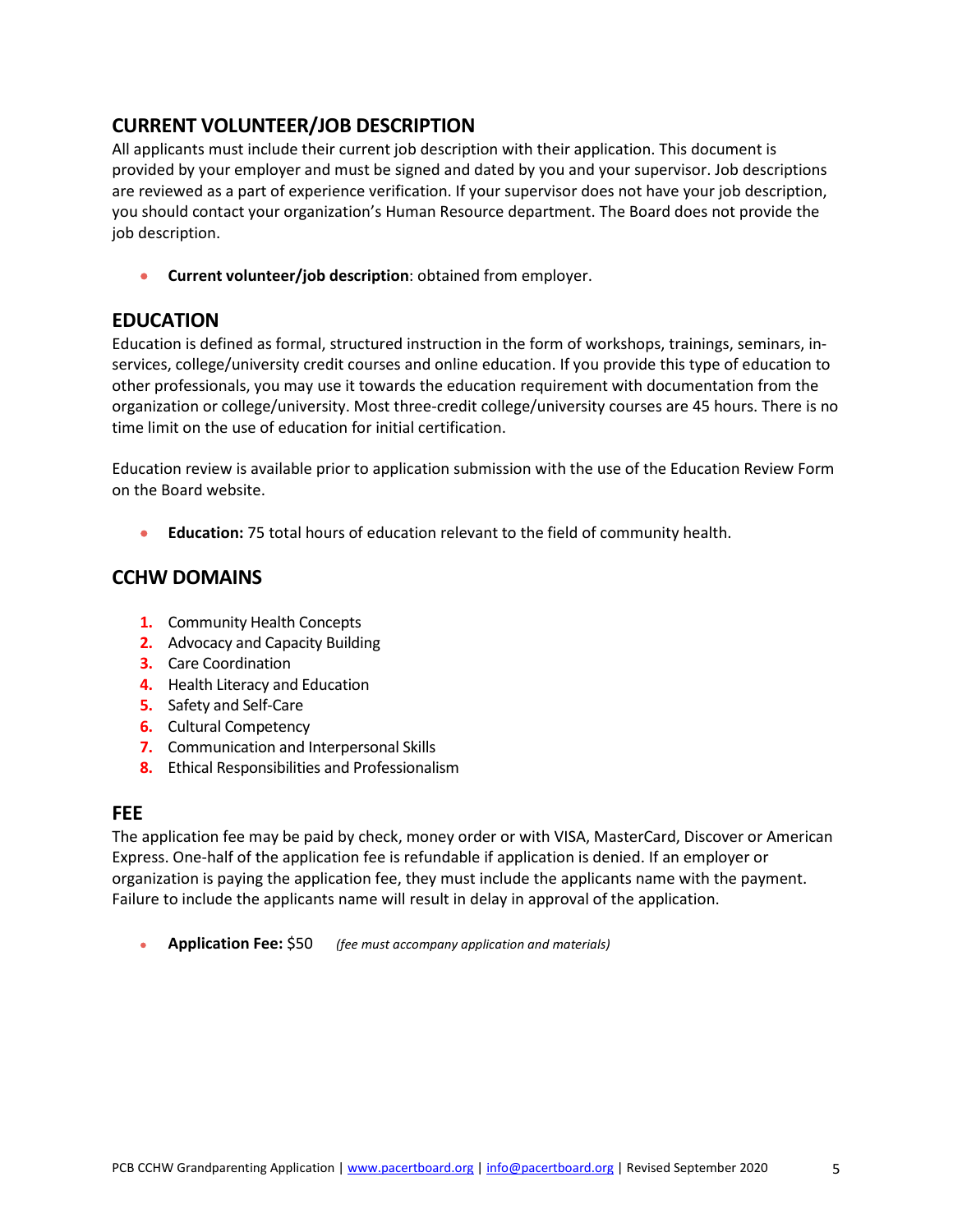## **PCB APPLICATION FOR CCHW - GRANDPARENTING**

*Form can be completed and saved. You may then print the appropriate pages to submit to PCB.*

#### **TYPE OR PRINT LEGIBLY**

| Date:   |                                                                                                                                                                                                                                                                                               |  |                                                                                                                          |
|---------|-----------------------------------------------------------------------------------------------------------------------------------------------------------------------------------------------------------------------------------------------------------------------------------------------|--|--------------------------------------------------------------------------------------------------------------------------|
| Name:   | $\frac{1}{2}$ and $\frac{1}{2}$ and $\frac{1}{2}$ and $\frac{1}{2}$ and $\frac{1}{2}$ and $\frac{1}{2}$ and $\frac{1}{2}$ and $\frac{1}{2}$ and $\frac{1}{2}$ and $\frac{1}{2}$ and $\frac{1}{2}$ and $\frac{1}{2}$ and $\frac{1}{2}$ and $\frac{1}{2}$ and $\frac{1}{2}$ and $\frac{1}{2}$ a |  | SSN: (last four)                                                                                                         |
|         | Print your name as it should appear on your certificate. Credentials and degrees will not be printed.                                                                                                                                                                                         |  |                                                                                                                          |
|         | Home Address:                                                                                                                                                                                                                                                                                 |  |                                                                                                                          |
| City:   |                                                                                                                                                                                                                                                                                               |  |                                                                                                                          |
| Email:  |                                                                                                                                                                                                                                                                                               |  |                                                                                                                          |
|         | PRINT LEGIBLY: EMAIL IS OUR PRIMARY WAY OF COMMUNICATING WITH YOU.                                                                                                                                                                                                                            |  |                                                                                                                          |
|         | (3) transcripts must be submitted directly to PCB via e-transcripts or mail. It is suggested you request these three<br>weeks prior to submitting your application.<br>College/University:<br><u> 1980 - Johann John Stein, markin fizik eta idazlearia (h. 1980).</u>                        |  | If you are submitting education from a college/university for all or part of the 75-hour education requirement, official |
|         |                                                                                                                                                                                                                                                                                               |  |                                                                                                                          |
|         |                                                                                                                                                                                                                                                                                               |  |                                                                                                                          |
|         | Have you ever received any disciplinary action from another certification/licensing authority? $\Box$ Yes $\;\Box$ No<br>If yes, provide full details on a separate sheet.                                                                                                                    |  |                                                                                                                          |
|         | Have you read and understood the PCB Code of Ethical Conduct? $\Box$ Yes $\Box$ No<br>The Code of Ethical Conduct is located at www.pacertboard.org, and click on Ethics.                                                                                                                     |  |                                                                                                                          |
|         | Military Experience: $\Box$ Not Applicable $\Box$ Active $\Box$ Veteran                                                                                                                                                                                                                       |  |                                                                                                                          |
|         | Ethnicity: □ American Indian or Alaska Native □ Asian □ Black or African American □ Caucasian □ Hispanic □ Latino<br>$\Box$ Native Hawaiian or Other Pacific Islander $\Box$ Not specified:                                                                                                   |  |                                                                                                                          |
|         | Employment plans for the next two years: $\Box$ Increase Hours $\Box$ Decrease Hours $\Box$ No Change $\Box$ Seek Advancement                                                                                                                                                                 |  | □ Retire □ Move to a different career □ Unknown                                                                          |
|         | <b>PAYMENT INFORMATION</b>                                                                                                                                                                                                                                                                    |  |                                                                                                                          |
|         | FEE OF \$50 CAN BE PAID USING ONE OF THE FOLLOWING (CHECK ONE):                                                                                                                                                                                                                               |  |                                                                                                                          |
|         | $\Box$ Check $\Box$ Money Order $\Box$ VISA $\Box$ MasterCard $\Box$ Discover $\Box$ American Express<br>Checks & Money Orders made payable to PCB                                                                                                                                            |  |                                                                                                                          |
| Number: |                                                                                                                                                                                                                                                                                               |  |                                                                                                                          |

| Sec. Code: | Exp. Date: | Name on Card: |  |
|------------|------------|---------------|--|
|            |            |               |  |

Billing address: *(If different than Home Address)*

Email for receipt *(if paying by credit card only)*:

PCB CCHW Grandparenting Application [| www.pacertboard.org](http://www.pacertboard.org/) [| info@pacertboard.org](mailto:info@pacertboard.org) | Revised September 2020 6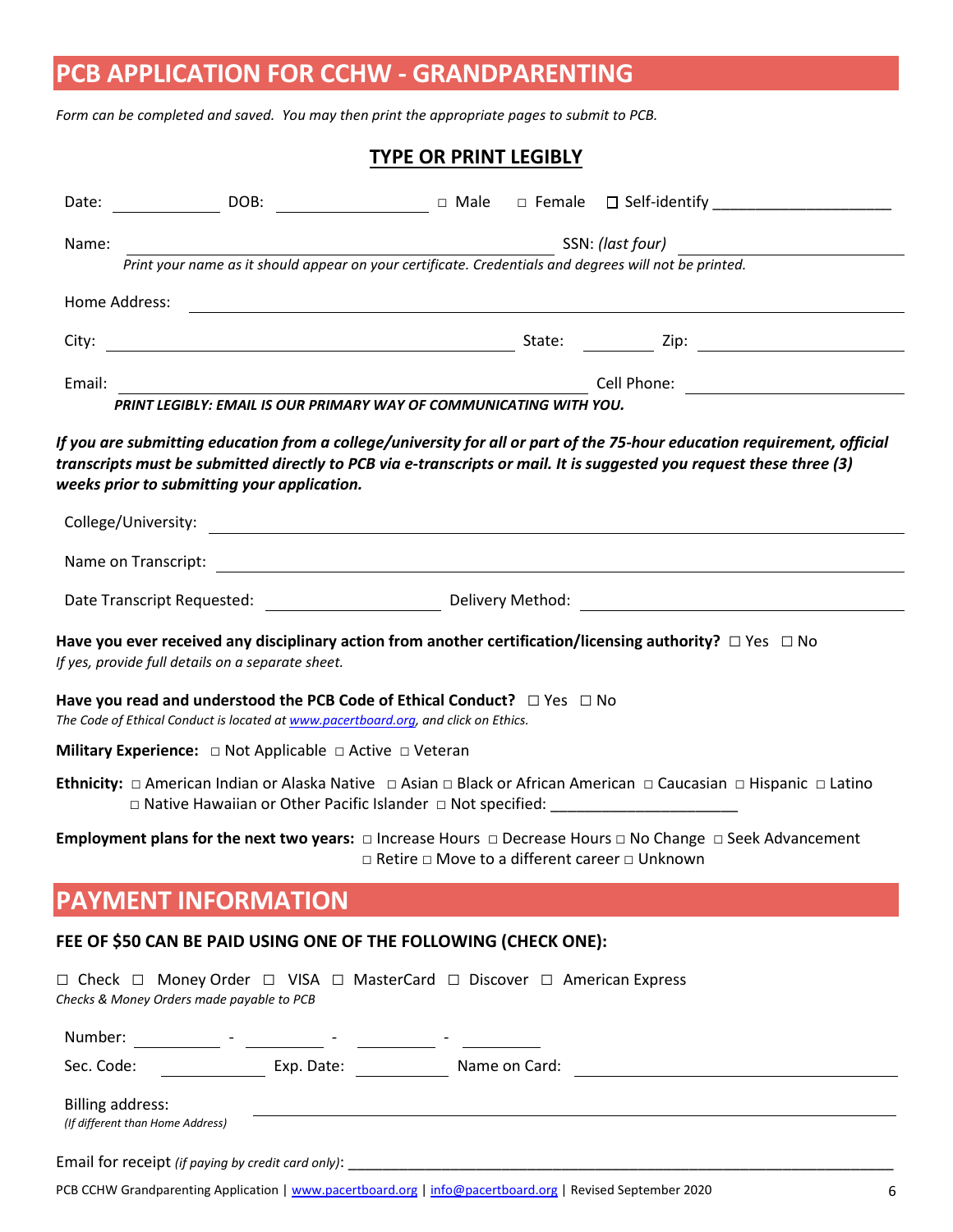## **CCHW APPLICATION: EXPERIENCE & SUPERVISION INFORMATION**

#### **CURRENT VOLUNTEER/EMPLOYMENT INFORMATION**

|                                                                                                                                                                                                                                                                             | <u> 2000 - Andrea Albert III, politik eta politik eta politik eta politik eta politik eta politik eta politik e</u> |
|-----------------------------------------------------------------------------------------------------------------------------------------------------------------------------------------------------------------------------------------------------------------------------|---------------------------------------------------------------------------------------------------------------------|
|                                                                                                                                                                                                                                                                             |                                                                                                                     |
|                                                                                                                                                                                                                                                                             |                                                                                                                     |
|                                                                                                                                                                                                                                                                             |                                                                                                                     |
| Do you need to document previous volunteer/employment to fulfill the experience requirement? $\Box$ Yes $\Box$ No<br>If yes, a letter (on company letterhead) from previous employer(s) verifying your duties and dates employed must be<br>included with your application. |                                                                                                                     |
| DO NOT SUBMIT A RESUME WITH YOUR APPLICATION. IT WILL NOT BE REVIEWED AND IT DOES NOT FULFILL THE<br>DOCUMENTATION REQUIREMENT FOR EXPERIENCE.                                                                                                                              |                                                                                                                     |
| <b>CURRENT SUPERVISOR INFORMATION</b>                                                                                                                                                                                                                                       |                                                                                                                     |
|                                                                                                                                                                                                                                                                             |                                                                                                                     |
|                                                                                                                                                                                                                                                                             |                                                                                                                     |
| Email:<br><u> 1989 - Jan Samuel Barbara, margaret eta idazlea (h. 1989).</u>                                                                                                                                                                                                |                                                                                                                     |
| Average Number of Hours of Supervision Received Per Week:                                                                                                                                                                                                                   |                                                                                                                     |

**Do you have more than one supervisor or need to document supervision from a previous employer?** □ Yes □ No *If yes, provide copies of the CCHW Application: Supervision Documentation Form (page 9) to all supervisors. Multiple supervision forms can be submitted with your application.*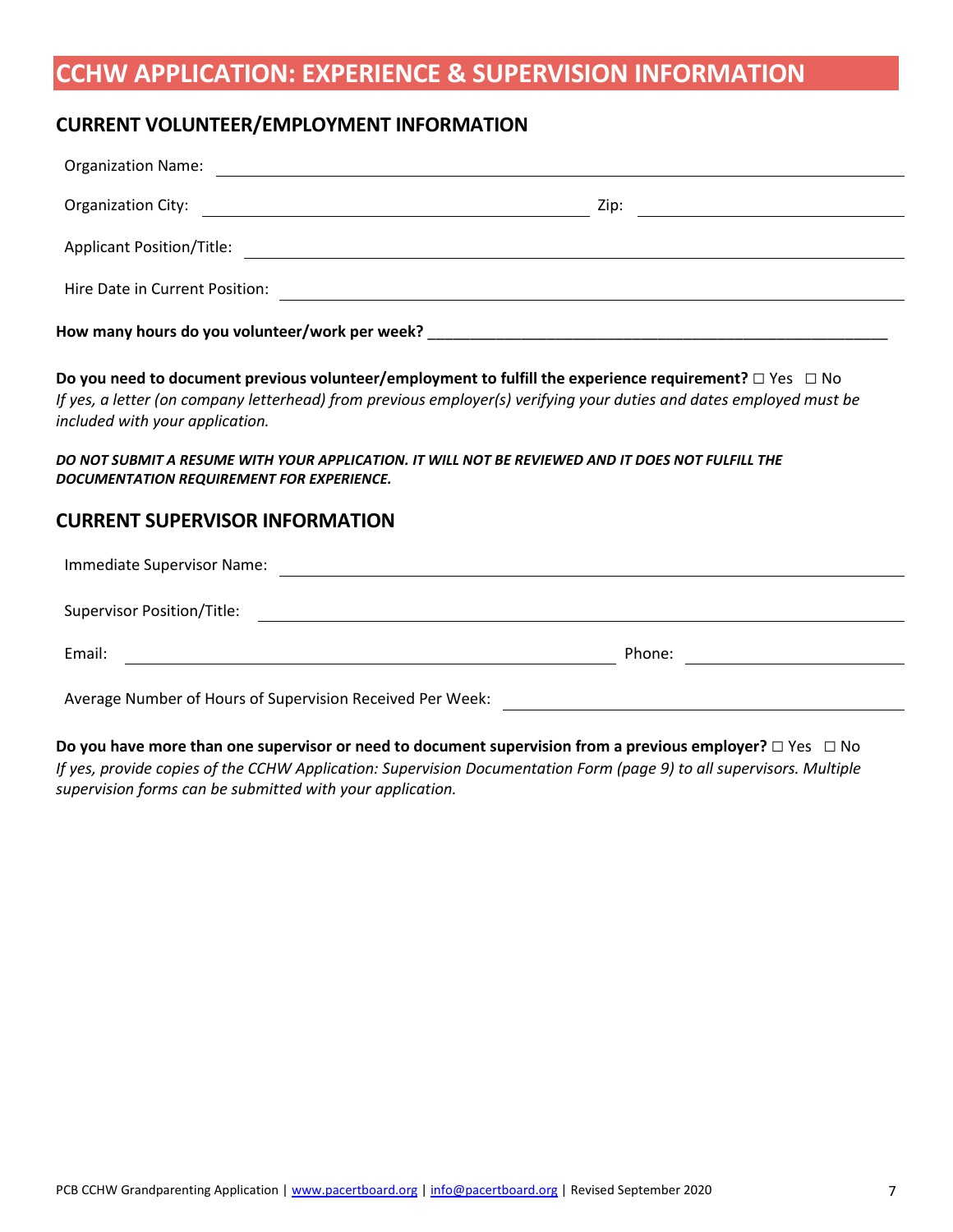### **CCHW APPLICATION: SUPERVISION DOCUMENTATION FORM**

#### **Form to be completed by Applicant's current and/or previous supervisor(s).**

This form is not intended to document all experience or supervision hours of the applicant, rather the minimum hours required for the certification. Please note: the standard hours accepted for supervision is two (2) hours per week. If you document more than that for the applicant (your supervisee) you will need to provide documentation to the Board for the hours to be accepted. This will delay the approval of your supervisee's application.

Supervision is a formal or informal process that is evaluative, and supportive. It can be provided by more than one person, it ensures quality of services, and extends over time. Supervision includes observation, mentoring, coaching, evaluating, inspiring, and creating an atmosphere that promotes self-motivation, learning, and professional development. In all aspects of the supervision process, ethical and diversity issues must be in the forefront.

Applicant Name:

#### **SUPERVISOR INFORMATION**

| Name:                                                                                                                          |        |  |
|--------------------------------------------------------------------------------------------------------------------------------|--------|--|
| Position/Title:                                                                                                                |        |  |
| Licenses, Certifications and/or Degrees:                                                                                       |        |  |
| Email:<br><u> 1980 - Jan Stein Stein Stein Stein Stein Stein Stein Stein Stein Stein Stein Stein Stein Stein Stein Stein S</u> | Phone: |  |
| Employer Name:<br>the contract of the contract of the contract of the contract of the contract of                              |        |  |
| <b>Employer City:</b>                                                                                                          | Zip:   |  |

#### **SUPERVISION DOCUMENTATION**

**Supervision was provided in the following Domains (check all that apply):**

| <b>DOMAIN:</b>                                    | <b>NUMBER OF HOURS:</b> |
|---------------------------------------------------|-------------------------|
| $\Box$ Community Health Concepts                  |                         |
| $\Box$ Advocacy & Capacity Building               |                         |
| $\Box$ Care Coordination                          |                         |
| $\Box$ Health Literacy & Education                |                         |
| $\Box$ Safety & Self-Care                         |                         |
| $\Box$ Cultural Competency                        |                         |
| $\Box$ Communication & Interpersonal Skills       |                         |
| $\Box$ Ethical Responsibilities & Professionalism |                         |
| <b>TOTAL NUMBER OF HOURS OF SUPERVISION:</b>      |                         |

**Supervisor Attestation:** I attest that the above-named applicant is providing providing services that are specific to the community health worker domains and is supervised. **Current supervisors:** I have provided the applicant with their job description, reviewed it with them, signed and dated it. **Previous supervisors (if applicable):** I have provided the applicant with a letter (on company letterhead) listing and verifying their duties and dates employed.

\_\_\_\_\_\_\_\_\_\_\_\_\_\_\_\_\_\_\_\_\_\_\_\_\_\_\_\_\_\_\_\_\_\_\_\_\_\_\_\_\_\_\_\_\_\_\_\_\_\_\_\_\_\_ \_\_\_\_\_\_\_\_\_\_\_\_\_\_\_\_\_\_\_\_\_\_\_\_\_\_\_\_\_\_\_\_\_\_\_\_\_\_\_

Supervisor Signature Date Date Date